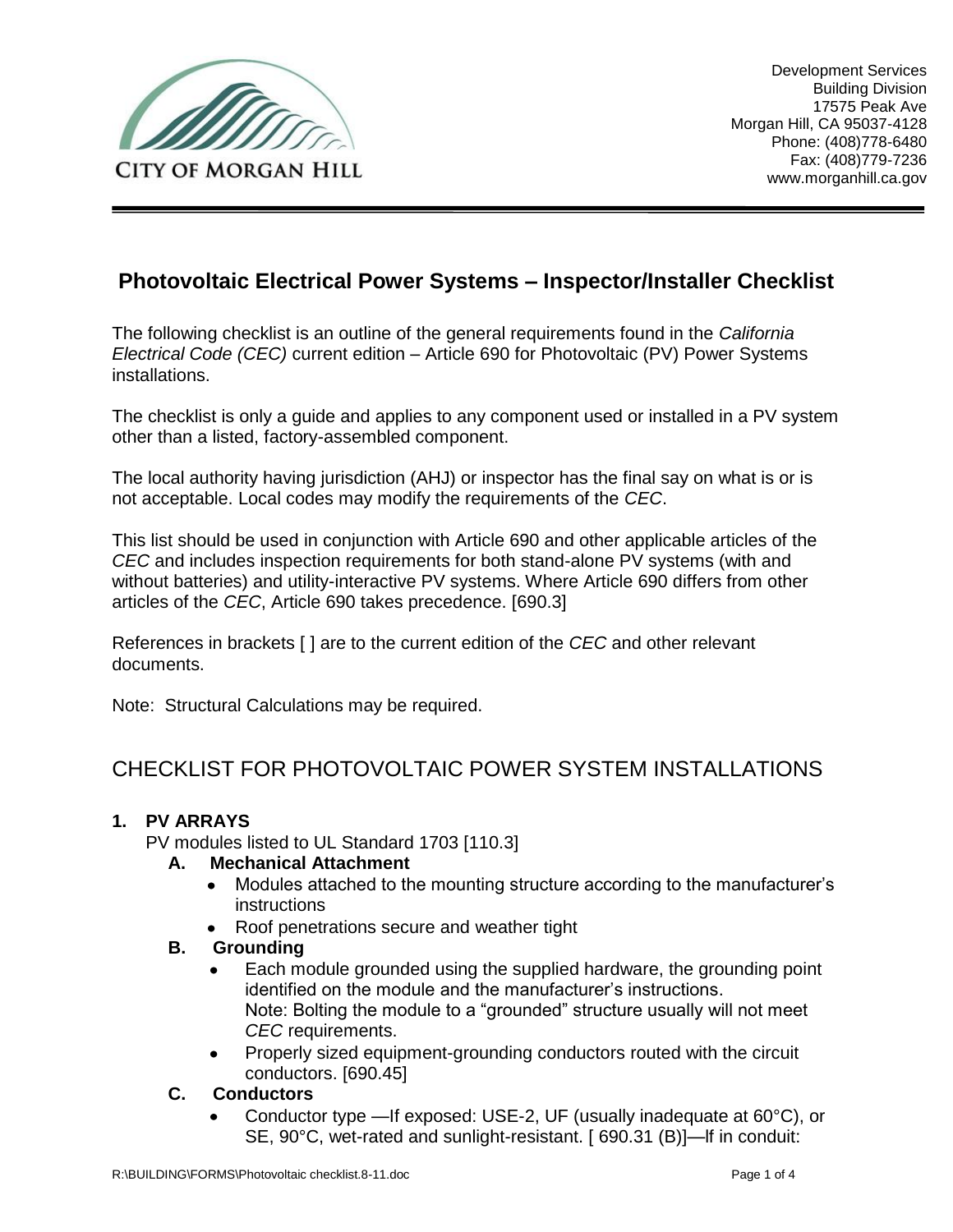RHW-2, THWN-2, or XHHW-2 90°C, wet-rated conductors. [310.15]

- Conductor insulation rated at 90°C [UL-1703] to allow for operation at  $\bullet$ 70°C+ near modules and in conduit exposed to sunlight (add 17-20°C to ambient temperature).
- Temperature-derated ampacity calculations based on 156% of short-circuit  $\bullet$ current (lsc), and the derated ampacity greater than 156% lsc rating of overcurrent device. [690.8,9]

Suggested temperature derating factors: 65°C in installations where the backs of the module receive cooling air (6" or more from surface) and  $75^{\circ}$ C where no cooling air can get to the backs of the modules. Ambient temperatures in excess of 40°C may require different derating factors.

- Portable power cords allowed only for tracker connections. [690.31 (C), 400.3,7,8]
- Strain reliefs/cable clamps or conduit used on all cables and cords. [300.4,  $\bullet$ 400.10]
- Listed for the application and the environment.  $\bullet$

## **2. OVERCURRENT PROTECTION**

- Overcurrent devices in the dc circuits listed for dc operation. If the device is not marked dc, verify dc listing with the manufacturer. Auto, marine, and telecom devices are not acceptable.
- Rated at 1.25 x 1.25 = 1.56 times short-circuit current from modules. [UL-1703, 690.8, module instructions] Note: Both 125% factors are now in the *CEC*. Supplementary listed devices are allowed in PV source circuits only, but branchcircuit rated devices are preferred. [690.9 (C)]
- Each module or series string of modules have an overcurrent device protecting the module. [703/*CEC* 110.3(B)] Note: Frequently, installers ignore this requirement marked on the back of modules. Listed combiner PV combiner boxes meeting this requirement are available. SMA Sunny Boy and some other "string" inverters operating at high voltages may not require dc fuses with two strings of modules or less.
- Located in a position in the circuit to protect the module conductors from backfed currents from parallel module circuits or from the charge controller or battery. [690-9 (A) FPN]
- Smallest conductor used to wire modules are protected. Sources of overcurrent are parallel-connected modules, batteries, and ac backfed through inverters. [690-9 (A)]
- User-accessible fuses are in "touch-safe" holders or capable of being changed without touching live contacts. [690.16]

# **3. ELECTRICAL CONNECTIONS**

- Pressure terminals are tightened to the recommended torque specification.
- Crimp-on terminals are listed and installed with listed crimping tools by the same manufacturer.
- Twist-on wire connectors are listed for the environment (i.e. dry, damp, wet, or direct burial) and installed per the manufacturer's instructions.
- Pressure lugs or other terminals are listed for the environment (i.e. inside, outside,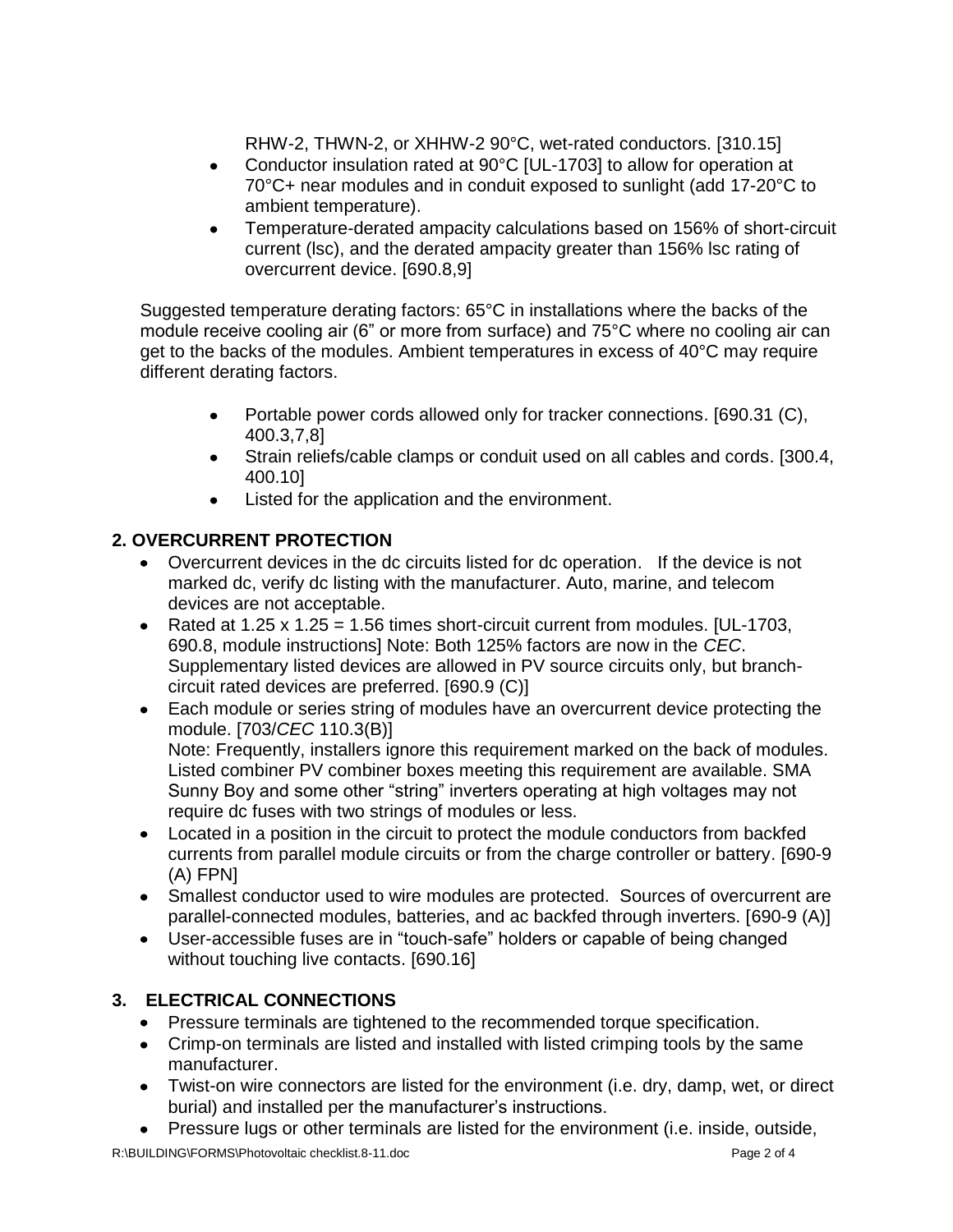wet, direct burial).

- Power splicing blocks are *listed* and not just UL recognized.
- Terminals containing more than one conductor are listed for multiple conductors.
- Connectors or terminals using flexible, fine-stranded conductors are listed for use with such conductors.

## **4. CHARGE CONTROLLERS**

- Charge controller is listed to UL Standard 1741. [110.3]
- Exposed energized terminals not readily accessible.
- Does a diversion controller have an independent backup control method. [690.72(B) (1)]

## **5. DISCONNECTS**

- Disconnects are not required when integrated with the disconnects
- Disconnects are listed for dc operation in dc circuits. Automotive, marine, and telecom devices are not acceptable.
- PV disconnect is readily accessible and located at the first point of penetration of PV conductors.
- PV conductors are outside the structure until reaching the first readily accessible disconnect, unless in a metallic raceway. [690.14, 690.31(F)]
- Disconnects for all current-carrying conductors of PV source. [690.13]
- Disconnects for equipment. [690.17]
- Grounded conductors are not fused or switched. Bolted disconnects are okay.

Note: Listed PV Centers by Xantrex, Outback, and others for 12, 24, and 48-volt systems contain charge controllers, disconnects, and overcurrent protection for the entire dc system with the possible exception of source circuit or module protective fuses.

## **6. INVERTERS** (Stand-alone Systems)

- Inverter is listed to UL Standard 1741. [110.3] Note: Inverters listed to telecommunications or other standards do not meet *CEC* requirements.
- DC input currents are calculated for cable and fuse requirements. Input current = rated ac output in watts divided by lowest battery voltage divided by inverter efficiency at that power level. [690.8(B)(4)]
- Cables to batteries are sized 125% of calculated inverter input currents [690.8(A)]
- Overcurrent/disconnects are mounted near batteries and external to PV load centers, if cables are longer than 4-5 feet to batteries or inverter.
- High interrupt, listed, dc-rated fuses or circuit breakers used in battery circuits. AIR/AIC at least 20,000 amps. [690.71(C), 110.9]
- No multiwire branch circuits used where single 120-volt inverters are connected to 120/240-volt load centers. [100-Branch Circuit, Multiwire], [690.10(C)]

# **7. BATTERIES**

None are listed.

Building-wire type cables used. [Chapter 3] Note: Welding cables, marine, locomotive (DLO), and auto battery cables do not meet *CEC*. Flexible, listed USE, RHW, or THW cables are available. Article 400 flexible cables larger than 2/0 AWG are OK for battery cell connections, but not in

R:\BUILDING\FORMS\Photovoltaic checklist.8-11.doc Page 3 of 4